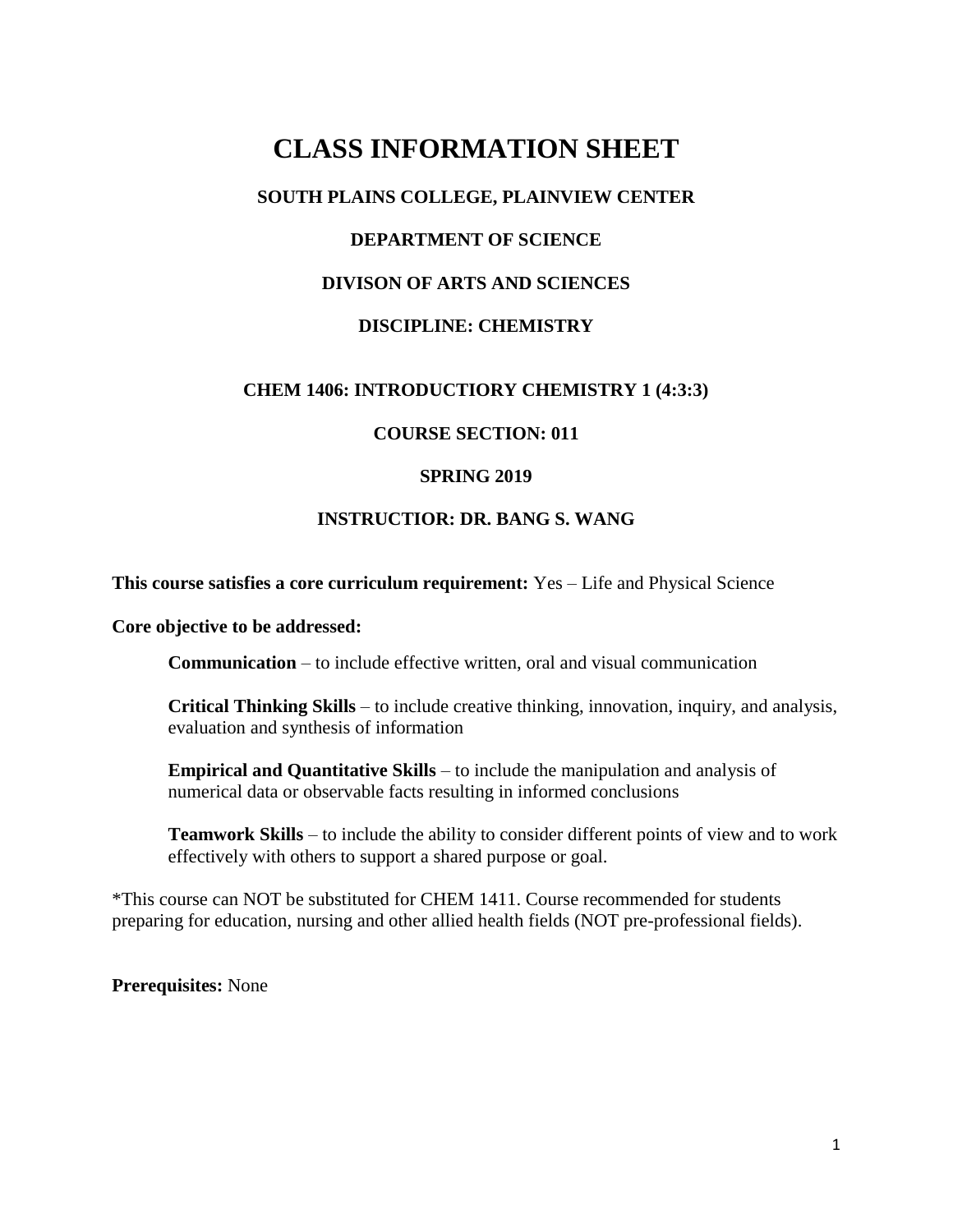| <b>INSTRUCTOR:</b> | Bang Wang, Ph.D.                     |
|--------------------|--------------------------------------|
|                    | Office: S109, Levelland Campus       |
|                    | Telephone: 806-716-2326              |
|                    | E-mail: bwang@southplainscollege.edu |

**OFFICE HOURS:** TBD

**COURSE MATERIALS:** All are available at the SPC bookstore.

- TEXT BOOK: Karen C. Timberlake, "Chemistry: An Introduction to General, Organic, and Biological Chemistry", 13th Edition.
- > LAB MANUAL: CHEM1406 Lab Manual.
- $\triangleright$  Safety glasses/goggles.
- Scientific calculator. **Usage of cell phones WILL NOT BE allow on exam!**

**COURSE DESCRIPTION:** CHEM1406: INTRODUCTORY CHEMISTRY 1. (4:3:3) Survey course introducing chemistry. Topics may include inorganic, organic, biochemistry, food/physiological chemistry, and environmental/consumer chemistry. Designed for allied health students and for students who are not science majors. Basic laboratory experiments supporting theoretical principles presented in lecture; introduction of the scientific method, experimental design, data collection and analysis, and preparation of laboratory reports. **Note: This course may not be substituted for CHEM 1411.**

**COURSE PURPOSE:** To provide basic chemical knowledge for persons living in a world of technology that is always changing. To provide understanding of the basic chemical functioning of the human body. To provide the student with a laboratory experience which will enhance their appreciation of the advances of Science and of the role of the clinical laboratory in the hospital.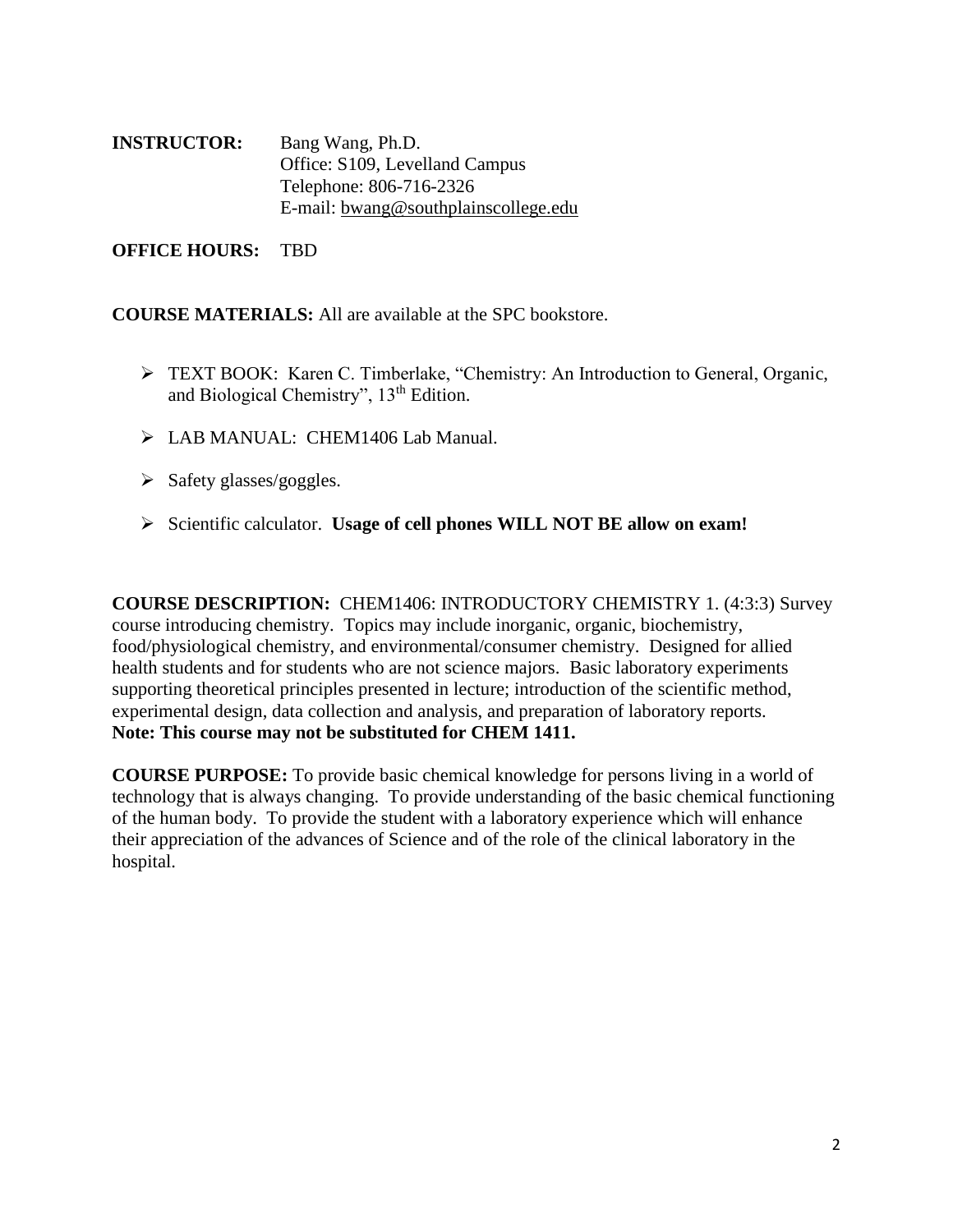**LECTURE EXAMS:** There will be FOUR lecture exams; these exams will cover the materials discussed in the lectures, and the schedule of the lecture exams are on the course schedule along with lecture information. Lecture exams will be in a multiple-choice format, with roughly 40 questions. Only the materials discussed in the lectures will be on the exam and you will have designated class time to finish the exam.

*There will be NO make-up exam allowed! If a student miss an exam, the student will receive a grade of ZERO for the exam missed.*

| • Lecture exam 1 (Chapters 1, 2 and 3) | 100 points |
|----------------------------------------|------------|
| • Lecture exam 2 (Chapters 4 and 6)    | 100 points |
| • Lecture exam $3$ (Chapters 7 and 8)  | 100 points |
| • Lecture exam $4$ (Chapters 9 and 10) | 100 points |
|                                        |            |

*The materials scheduled for each lecture exam by subject to change, this change will be announced in advance if necessary.*

**EXAM PRACTICE** (EP): There will be FIVE exam practice assignments, which are due on the day of each exam. Sole purpose of exam practice is the help prepare for the exam, it does not count towards the total grade. However, completed EP assignment turned at the beginning of each lecture exam will gain additional *FIVE* extra points towards the exam taken on the same day. *No late EP assignments will be accepted.*

**LAB EXPERIMENTS:** Lab reports will be collected for grading at the end of each lab experiment day. Students will complete the lab report for grading before leaving the lab. Each lab reports will be worth 10 points, which will add up to 90 points of your final grade. The laboratory portion of this class will be comprised of topic discussion and lab experiments. The lab portion of this course will consist of group work to perform lab experiments. *There will be no make-up labs for the missed lab; students will receive ZERO for the lab section if missed.*

**LAB PRACTICE PROBLEMS:** Lab practice problems will be given to help with the lecture materials. Students will work on the problems during lab section, and submit the assignment before leaving the lab. Each lab practice assignment will worth 5 points, which will add up to 25 points. *There will be no make-up lab practice problems for the missed assignments; students will receive ZERO if missed.*

**FINAL EXAM:** The final exam will cover chapter 11, 13 and 15. There will be no make-up exam for the final exam. The final exam will count 100 points. The final exam will be 40 questions. The format will be multiple-choice. Only the materials covered in the lectures will be on the exam and you will have designated class time to finish the exam. *There will be no makeup for final exams, missed final exam will result in a grade of ZERO.*

*NOTE: At the end of the semester, the one exam grade that is the LOWEST will be dropped (Either one of the lecture exam or the final exam). If you have two same exam grades and they are the lowest, ONLY one of them will be dropped at the end of the semester.*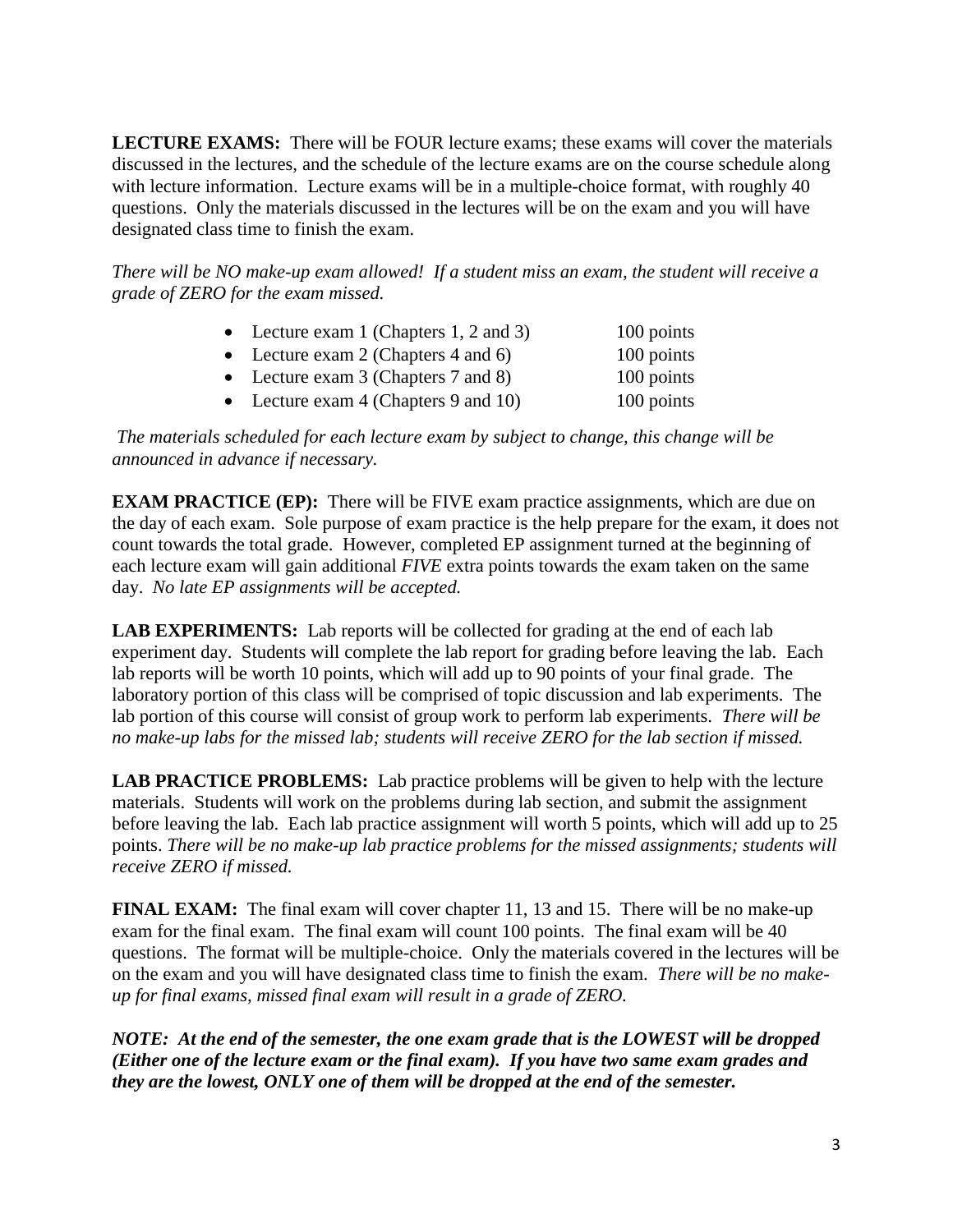**PERFORMANCE BASED EXTRA CREDIT:** Students will have opportunity to obtain additional 20 extra points at the end of semester, based on students' performance throughout the semester. Students will lose points when they miss lecture (*minus 5 points each absence*) or laboratory sections (*minus 1 point each missed lab*). You can only lose up to 20 points.

**ATTENDANCE**: It is vitally important that you attend all lectures and labs in order to do well in this course. If you reach *THREE* absences, I will drop you from the course with a grade of X, F, or U. This is in accordance with the policies set forth in the SPC General Catalog. Attendance will be taken during the lecture period, and lab attendance will be determine by the lab reports submitted at the end of lab experiment. This class information sheet contains the schedule of lectures and labs. If you are unable to finish this course, complete a withdrawal slip at the registrar's office. Absences caused by official South Plains College activities will be excused.

Students are expected to attend all classes in order to be successful in a course. The student may be administratively withdrawn from the course when absences become excessive as defined in the course syllabus. When an unavoidable reason for class absence arises, such as illness, an official trip authorized by the college or an official activity, the instructor may permit the student to make up work missed (not including the lab). It is the student's responsibility to complete work missed within a reasonable period of time as determined by the instructor. Students are officially enrolled in all courses for which they pay tuition and fees at the time of registration. Should a student, for any reason, delay in reporting to a class after official enrollment, absences will be attributed to the student from the first class meeting. Students who enroll in a course but have "Never Attended" by the official census date, as reported by the faculty member, will be administratively dropped by the Office of Admissions and Records. A student who does not meet the attendance requirements of a class as stated in the course syllabus and does not officially withdraw from that course by the official census date of the semester, may be administratively withdrawn from that course and receive a grade of "X" or "F" as determined by the instructor. Instructors are responsible for clearly stating their administrative drop policy in the course syllabus, and it is the student's responsibility to be aware of that policy. It is the student's responsibility to verify administrative drops for excessive absences through MySPC using his or her student online account. If it is determined that a student is awarded financial aid for a class or classes in which the student never attended or participated, the financial aid award will be adjusted in accordance with the classes in which the student did attend/participate and the student will owe any balance resulting from the adjustment.

**CLASSROOM CONDUCT:** Students are expected to maintain a pleasant learning environment for themselves as well as for their classmates. Therefore, if, in the view of the instructor, a student is disrupting the class, the appropriate disciplinary action may be taken. Failure to comply with lawful direction of a classroom teacher relative to maintaining good order is considered misconduct on the part of the student. Repeated violations of disrupting a class may result in the student being dropped from the course.

**ACADEMIC INTEGRITY:** Cheating (as defined in the SPC General Catalog) will not be tolerated. If a student is caught cheating on an exam, a grade of ZERO will be given for that exam and this grade will NOT be dropped as one of the lowest grade.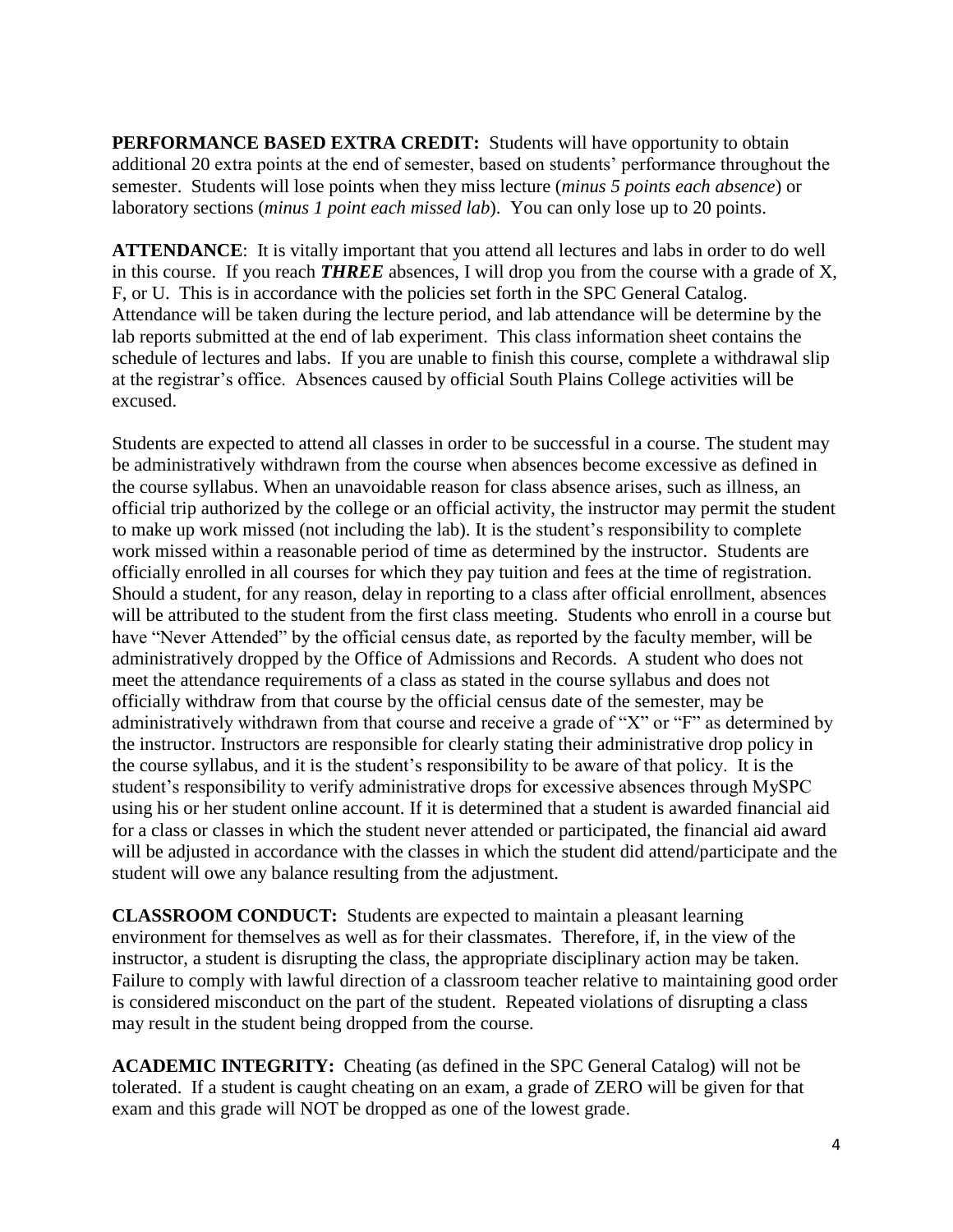## **FINAL GRADING:**

Grading based on percentage:

| $A = 90 - 100\%$ |
|------------------|
| $B = 80 - 89%$   |
| $C = 70 - 79\%$  |
| $D = 60 - 69\%$  |
| $F =$ below 60%  |

| The grade distribution: | Lecture Exam 1:            | 100 points |
|-------------------------|----------------------------|------------|
|                         | Lecture Exam 2:            | 100 points |
|                         | Lecture Exam 3:            | 100 points |
|                         | Lecture Exam 4:            | 100 points |
|                         | Lab Reports:               | 90 points  |
|                         | Lab Practice Assignments:  | 25 points  |
|                         | Final Exam:                | 100 points |
|                         | $T$ , in $T$ is $T$ if $T$ |            |

Total Possible point: 515 points *(One lowest exam grade will be dropped)*

**DIVERSITY STATEMENT**: In this class, the teacher will establish and support an environment that values and nurtures individual and group differences and encourages engagement and interaction. Understanding and respecting multiple experiences and perspectives will serve to challenge and stimulate all of us to learn about others, about the larger world and about ourselves. By promoting diversity and intellectual exchange, we will not only mirror society as it is, but also model society as it should and can be.

**DISABILITY STATEMENT**: Students with disabilities, including but not limited to physical, psychiatric, or learning disabilities, who wish to request accommodations in this class should notify the Disability Services Office early in the semester so that the appropriate arrangements may be made. In accordance with federal law, a student requesting accommodations must provide acceptable documentation of his/her disability to the Disability Services Office. For more information, call or visit the Disability Services Office at Levelland (Student Health & Wellness Office) 806-716-2577, Reese Center (Building 8) & Lubbock Center 806-716-4675, or Plainview Center (Main Office) 806-716-4302 or 806-296-9611.

**NON-DISCRIMINATION STATEMENT:** South Plains College does not discriminate on the basis of race, color, national origin, sex, disability or age in its programs and activities. The following person has been designated to handle inquiries regarding the non-discrimination policies: Vice President for Student Affairs, South Plains College -1401 College Avenue, Box 5, Levelland, TX 79336, 806-716-2360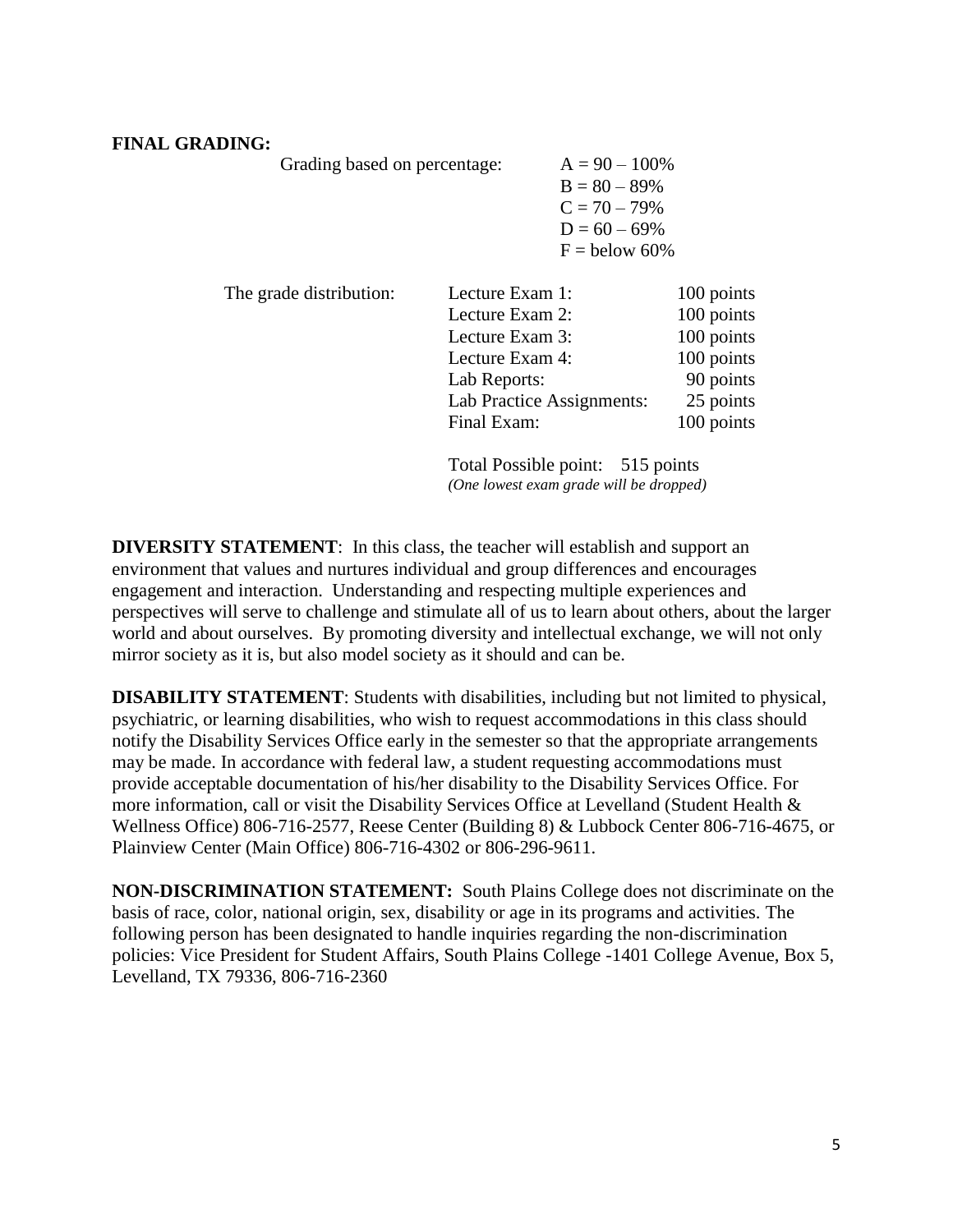**Title IX Pregnancy Accommodations Statement:** If you are pregnant, or have given birth within six months, Under Title IX you have a right to reasonable accommodations to help continue your education. To activate accommodations you must submit a Title IX pregnancy accommodations request, along with specific medical documentation, to the Director of Health and Wellness. Once approved, notification will be sent to the student and instructors. It is the student's responsibility to work with the instructor to arrange accommodations. Contact Crystal Gilster, Director of Health and Wellness at 806-716-2362 or email [cgilster@southplainscollege.edu](mailto:cgilster@southplainscollege.edu) for assistance.

**LAB SAFETY:** The chemistry laboratory is a potentially hazardous environment. Therefore, all students must follow all of the safety rules passed out to you during the safety presentation. The students must also follow any specific safety rules listed in the lab manual and any ones that the instructor may announce during a lab period. A student not following the safety rules may be asked to leave the laboratory.

**SAFETY RULES:** These safety rules will be passed out in lab. The safety rules must be followed. Failure to do so can result in you being asked to leave the laboratory. You will be required to sign a sheet indicating you have read and agreed to follow the safety rules before being allowed to perform an experiment.

*As a faculty member, I am deeply invested in the well-being of each student I teach. I am here to assist you with your work in this course. If you come to me with other non-course-related concerns, I will do my best to help.*

*It is important for you to know that all faculty members are mandated reporters of any incidents of sexual misconduct. That means that I cannot keep information about sexual misconduct confidential if you share that information with me. Dr. Lynne Cleavinger, the Director of Health & Wellness, can advise you confidentially as can any counselor in the Health & Wellness Center. They can also help you access other resources on campus and in the local community. You can reach Dr. Cleavinger at 716-2563* 

*or [lcleavinger@southplainscollege.edu](mailto:lcleavinger@southplainscollege.edu) or go by the Health and Wellness Center. You can schedule an appointment with a counselor by calling 716-2529*